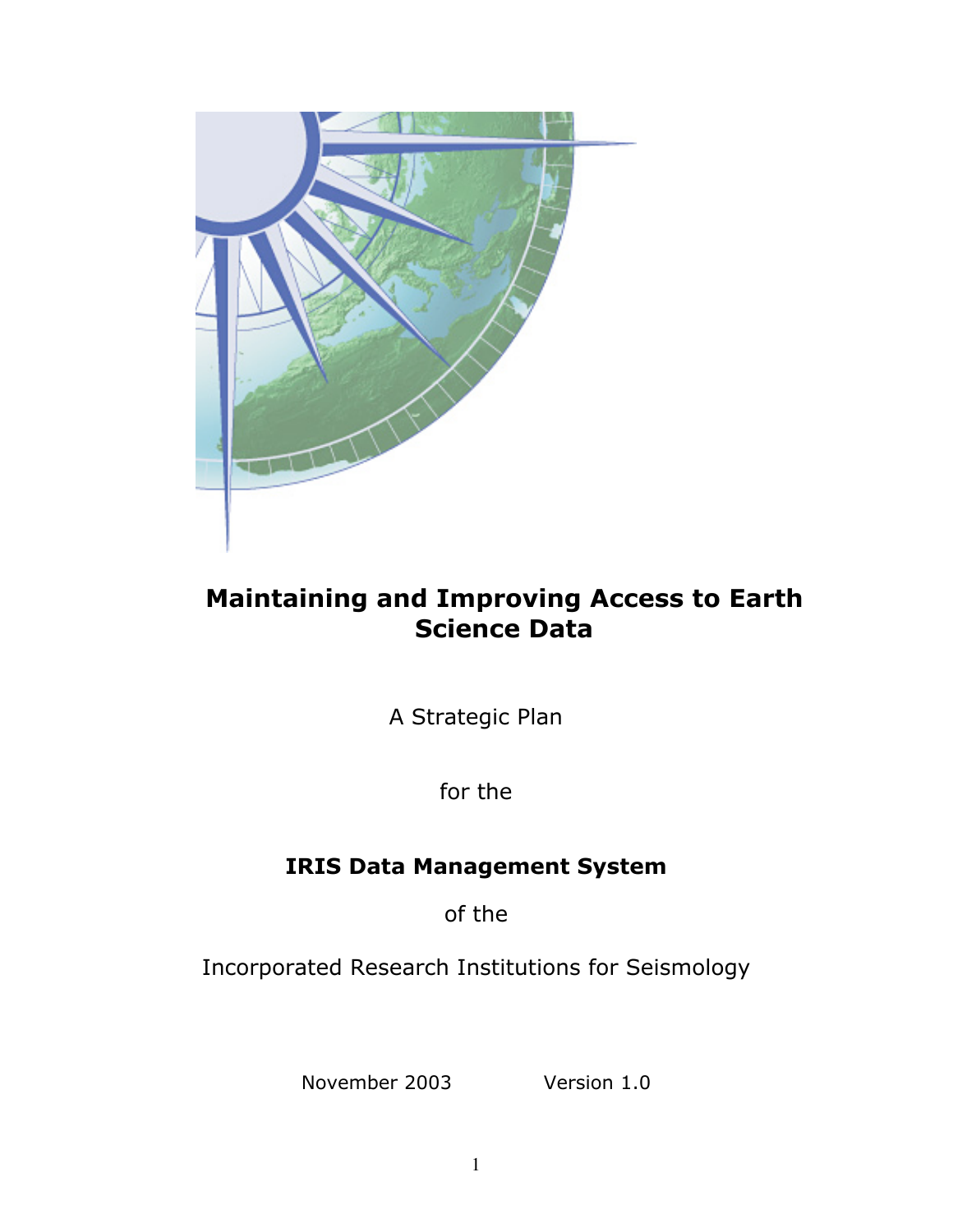# **I. Introduction**

To maintain vitality and relevance, the various components of an organization need to be periodically reviewed in one of a variety of ways. The Data Management System (DMS) of the Incorporated Research Institutions for Seismology (IRIS) began this process with an internal review concluded in 2001 by then Chair of the DMS Standing Committee (DMSSC), Alan Levander. This resulted in the DMS Internal Review document (Levander, 2001). This review recommended that instead of conducting an External Review of the DMS at that time, it would be more beneficial to develop a Strategic Plan for the IRIS DMS that could guide the future course of this key component of IRIS.

This DMS Strategic Plan should serve as the basis for the periodic review of the DMS component of IRIS. A reasonable timeframe for the review would be roughly every three years, coinciding with the rotation of the chair of the DMS Standing Committee.

This plan was developed using a streamlined process. Input was solicited from the oversight committee structure of the IRIS Consortium including 1) the IRIS Data Management System Standing Committee (DMSSC), 2) IRIS Staff and 3) the Executive Committee of the IRIS Board of

Directors (EXCOM). The DMSSC and EXCOM reviewed and approved this strategic plan. In addition to direct community input through the various committees, staff of the IRIS Data Management Center (DMC) in Seattle, the USGS Albuquerque Seismological Laboratory (ASL) and the University of California San Diego IDA Data Collection Center (DCC) contributed to this plan.

We have evaluated the strengths of our system and learned during the process of developing this plan. Our greatest strength is in our ability to directly meet the needs of the national and international seismological communities. We reiterate this as a fundamental tenet of the DMS as we move forward. Significantly, the planning process also identified the need to move out of the confines of seismology only and to extend some of the techniques and data management principles we have mastered to other closely related geophysical disciplines.

We intend to move forward into these new disciplines through close and careful dialogue with leaders in these fields and to develop data management techniques that encourage the grass roots input to define the characteristics needed while still retaining the overall structure and standardization that have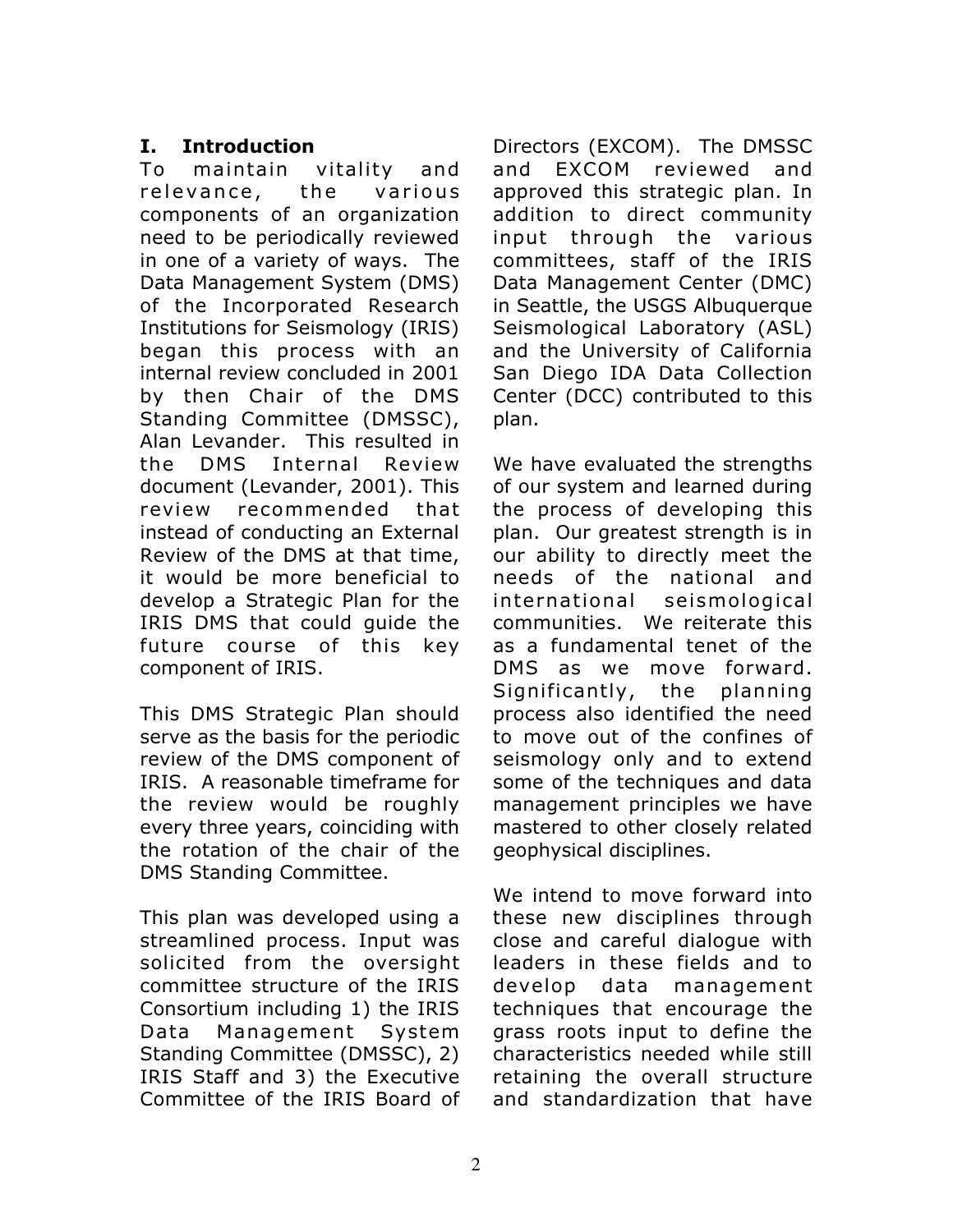allowed the IRIS DMS to be viewed as a leader in data management.

Tim Ahern, Program Manager, IRIS Data Management System



# **II. Mission and Vision**

#### **The Mission of the IRIS Data Management System**

*To provide reliable and efficient access to high quality seismological and related geophysical data, generated by IRIS and its domestic and international partners, and to enable all parties interested in using these data to do so in a straightforward and efficient manner.*

This mission statement builds upon the strengths that have been developed over more than a decade and identifies new, shorter-term directions that can serve to guide the DMS.

In order to fulfill this mission, the IRIS DMSSC, who played an important role in its formulation, identified some specific guidelines that will provide direction as to how we can succeed with our mission. As we anticipate available funds will not grow significantly, these guiding principles stress participation of the broader community, forging alliances with other organizations and always finding ways to improve efficiencies within the DMS.

To fulfill its mission, the IRIS DMS must:

Strive to be highly automated Develop systems to insure high quality and complete datasets.

Insure quality control is done in a cooperative manner by encouraging data users to report quality concerns to network operators.

Develop easy-to-use data quality reporting systems.

Collect, manage and distribute seismic data taking advantage of proven information technology in a proactive manner. Facilitate the efficient use of data within the DMS and by end-users of the data distributed by the DMS.

## **The IRIS DMS Vision**

*The IRIS DMS will be a leader in the archive and dissemination of seismic and related data to and from anywhere in the world. Furthermore we will be a resource for technology supporting scientific analysis of these data.*

This vision serves to provide the longer-term goals for the DMS so as not to become narrowly focused upon our shorter term successes and problems but also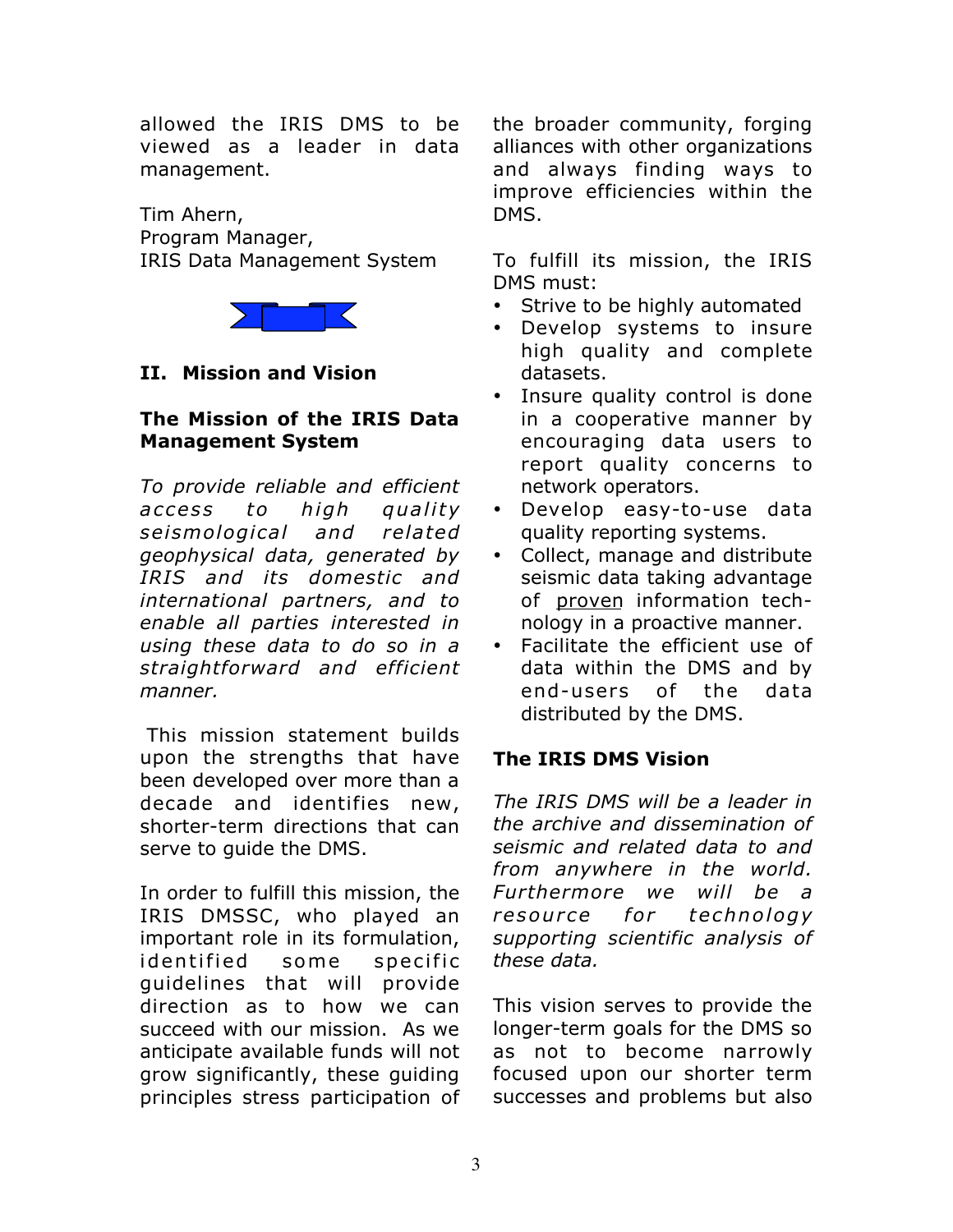continually looking where we need to be several years in the future. It provides the breadth the DMS needs to continue to improve services and data availability so as not to become complacent.

#### **III. Critical Issues and Core Strategies**

The expectations of the seismological research community are always increasing and yet the core funding of IRIS and therefore the IRIS DMS remains static. Strategies that the DMS should employ to deal with this static funding include:

Sustain core funding to maintain existing capabilities. In general, do not adopt new software and hardware technologies until they are proven to be viable by other commercial or research organizations. However, the DMS should always be aware of developing directions in software, hardware, and IT in order to adopt those which will serve the long term DMS needs.

Develop proposals to secure funding from other sources to develop and utilize new techniques.

o The NSF Information Technology Research and Cyberinfrastructure programs are examples of programs that might be used to augment the available funds for DMS development.

Research needs increasingly call for integration of data of different types whereas the IRIS DMS' expertise is highly focused on the management of seismological data.

Consistent with the above-stated DMS Mission, the DMS should investigate expanding its data management expertise into additional geophysical data types that could be linked with seismological data and do not presently have comprehensive and professionally managed collections.

The DMS should consider hosting some data types such as

magnetotelluric data strain data Earthscope complementary datasets.

The DMS should establish tight links to other comprehensive data centers that possess longterm viability such as those at

> USGS and UNAVCO.

The DMS should participate in IT data integration projects such as: GEON and

GEOINFORMATICS CYBER Infrastructure SCEC-ITR

In addition to the knowledgeable staff and software infrastructure in place at the DCCs and the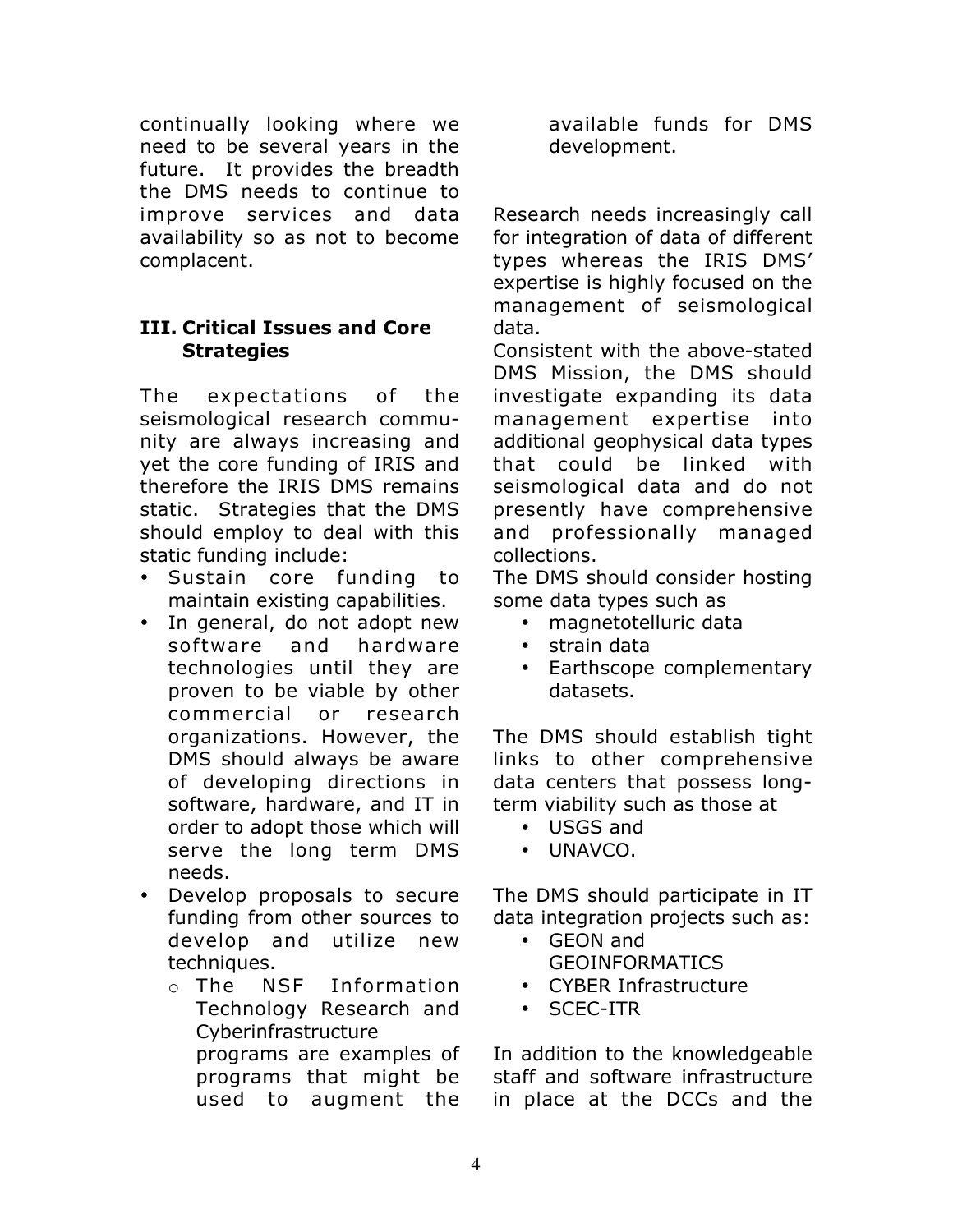DMC, a very important asset of the IRIS DMS is the archive of well-managed seismological data and the related metadata that describes the data. The DMS should:

Develop a formal data transcription policy that requires transcription of all observational data and its associated metadata to new media with a period of not greater than five years.

Develop a formal disaster recovery plan that insures the protection of all data, metadata and software applications in the event of the destruction of the IRIS DMC.

Develop high availability infrastructure at the IRIS DMC to minimize downtime.

Protect the IRIS DMC from extended disruption in the event of major natural catastrophes.

To increase the data that are available to the seismological community the DMS should:

- Continue working with the FDSN to insure continued access to subsets of data of the FDSN membership.
	- Continue to work to expand the membership of the FDSN.
	- Work to make data from non-IRIS portable experiments available.

Work with the USGS to insure that data flow from the US Regional Networks and the Advanced National Seismic System of the USGS to the IRIS DMC.

Support short-term (<5 years) projects in select international locations to make data available from other networks through the DMC.

Employ new but proven technologies to increase data access and ease of use of the IRIS DMC.

Develop distributed data center connectivity tools.

Work with the exploration industry to bring key datasets into the IRIS DMC.



Figure 1. The Data Handling Interface (DHI), with a suite of DHI-enabled clients such as VASE that is pictured here, allow clientside applications to directly interface with metadata and waveforms held at the IRIS DMC.

## **Strategy for Accepting New Data Sets at the IRIS DMC**

The IRIS DMC is viewed by a large segment of the Earth science community as being a desirable data center for the long term archiving and distribution of Earth science datasets. As such it is crucial for the IRIS DMS to have a well-established policy to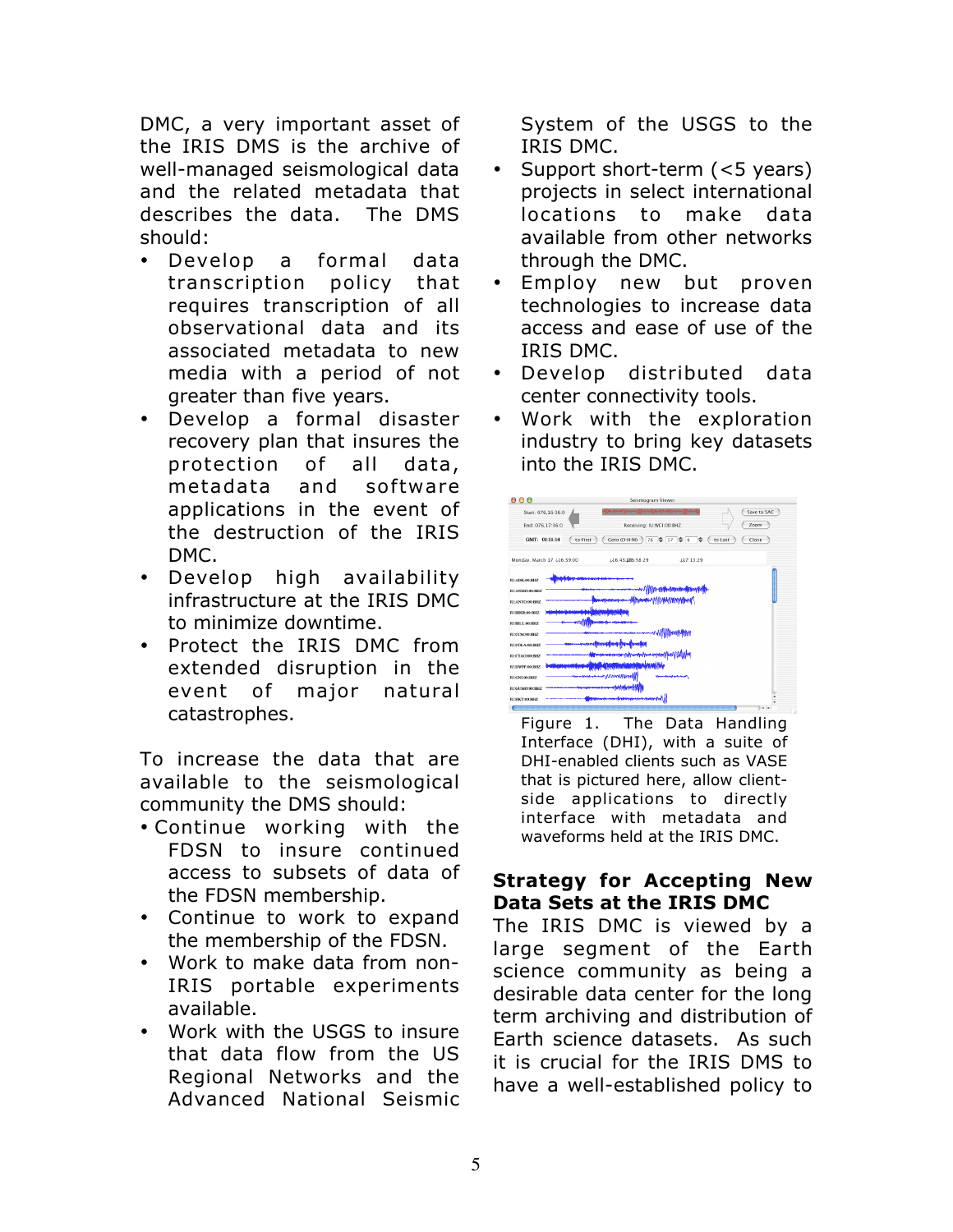guide the acceptance of new data sets.

For seismological waveform data from NSF-EAR funded projects, the requirements are:

The data must be fully documented with metadata The data are in one of the two formats accepted by the IRIS DMS

o SEG-Y (Active Source)

o SEED(Passive Source)

The DMS Standing Committee has reviewed and approved the request to archive the new data set.

For waveform data from NSF projects outside of EAR, the requirements are:

The data must meet all the requirements for NSF-EAR projects.

Either the level of effort is not significant for the DMC to manage these data or the sponsoring agency will provide funds to cover the incremental costs for data management.

A system to insure data quality is in place and reasonable. This implies data control nodes similar to the Data Collection Centers of the IRIS GSN are in place.

For waveform data from non-NSF sources such as industry data sets:

The data are in an "acceptable format" which will be determined by the IRIS DMS on a case-by-case basis. The DMSSC concurs that this is an appropriate data set for the IRIS DMS to manage. Financial resources are available to meet the increased demands.

For other types of data:

The DMSSC concurs that this is an appropriate data set for the IRIS DMS to manage.

The DMC can manage the data type within identified resources (old & new) including development costs and storage demands.

# **Education and Outreach**

The DMC supports IRIS E&O efforts in the establishment and development of a National Educational Seismic Network for K-16 science education as well as IRIS E&O Earthscope outreach efforts.

The DMC will maintain an archive of data from educational seismograph stations that are of high enough quality for educational use, including student research projects, and provide data to national users of the Educational Seismic Network. The DMC will cooperate with the IRIS Education and Outreach Program in the development of web-based systems for the E&O communities.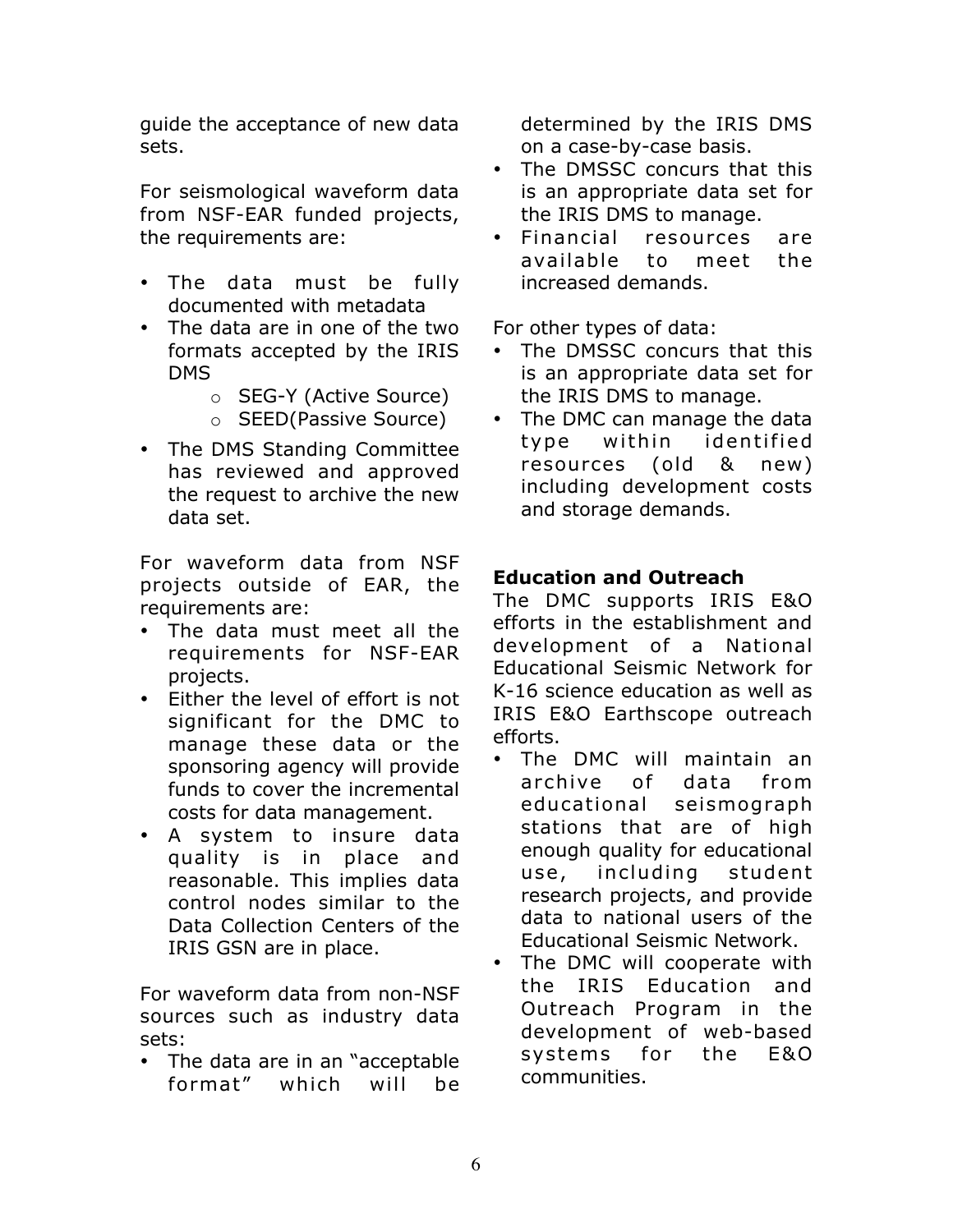# **Efficiencies**

To improve efficiencies the IRIS DMS should:

Strive to acquire as much seismological data in real time and through electronic methods as possible.

Develop automated methods to estimate data quality and other parameters from observational data in the DMC. Develop a strategy to reduce the amount of data that is resent to the DMC from the GSN DCCs and the PASSCAL program.

To evaluate all DMS nodes and their importance annually, the DMS should:

Continue the DMSSC critical review of all DMS nodes.

Limit support of non-core nodes to not more than 5 years without formal reevaluation of the usefulness of the nodes.

Phase out funding of nonperforming or non-essential nodes.

## **Goals and Objectives**

The IRIS DMS needs to continue to make data management of data from the IRIS GSN and the IRIS PASSCAL programs the highest priority data sets we manage.

Recognizing that IRIS alone can not install and operate all the necessary stations on a global basis, the DMS must work closely with the international community through the FDSN, and regional networks world-wide to augment its holdings in a strategic manner. These needs result in the following objectives for the primary components of the DMS.

# **ASL and IDA DCCs**

Since the number of GSN stations is not increasing, the two DCCs should continue to perform their primary functions without major expansion.

The DCCs should continue to improve efficiency and, where possible, take advantage of developments taking place elsewhere. Some specific activities include:

The DCCs and the DMC should participate fully in the development of the DMS Automated Quality Assurance effort of the IRIS DMS.

The DCCs should adopt an XML-based station history system and work with the network operators to encourage adoption for field use as well.

Station documentation that can be of use to end-users of the data should be made available through the XML station book method.

The DCCs should continue to improve quality control procedures and fold them into the Quality Assurance System being developed by the IRIS DMS.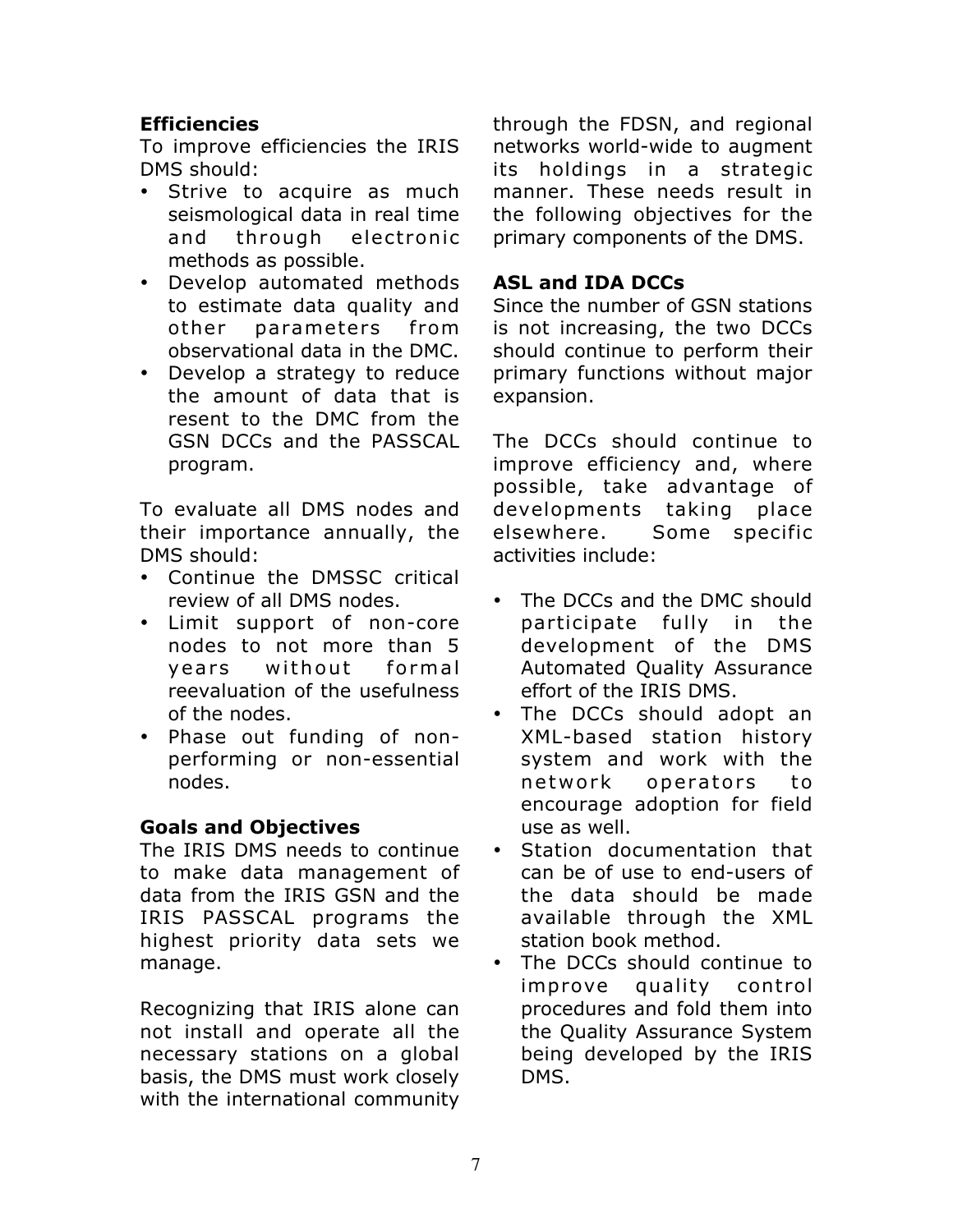The DCCs should continue moving toward TCP/IP connectivity to all stations to improve data availability and reduce latency

The DCCs should attempt to have quality-controlled data at the DMC within 3 days of their recording in the case of telelmetered stations.

# **IRIS DMC**

The DMC should strive to be the place where seismologists and other Earth scientists look first for their data needs.

Attempt to service most requests for data in no more than 3 hours.

Continue developing methods to receive data electronically

- o By real time methods when possible
- o By standard protocols such as ftp where appropriate

Insure that data can be received, processed, archived, and distributed to end users, in an entirely automated fashion.

Develop methods to autom atically update metadata and synchronize data holdings with other centers.

Develop liaisons with international groups to make data from portable instrumentation programs in other countries available to the research community.

Continue the development of distributed data center concepts such as

- o NetDC, networked data centers
- o Data Handling Interface (DHI) technologies which inherently support distributed data centers.

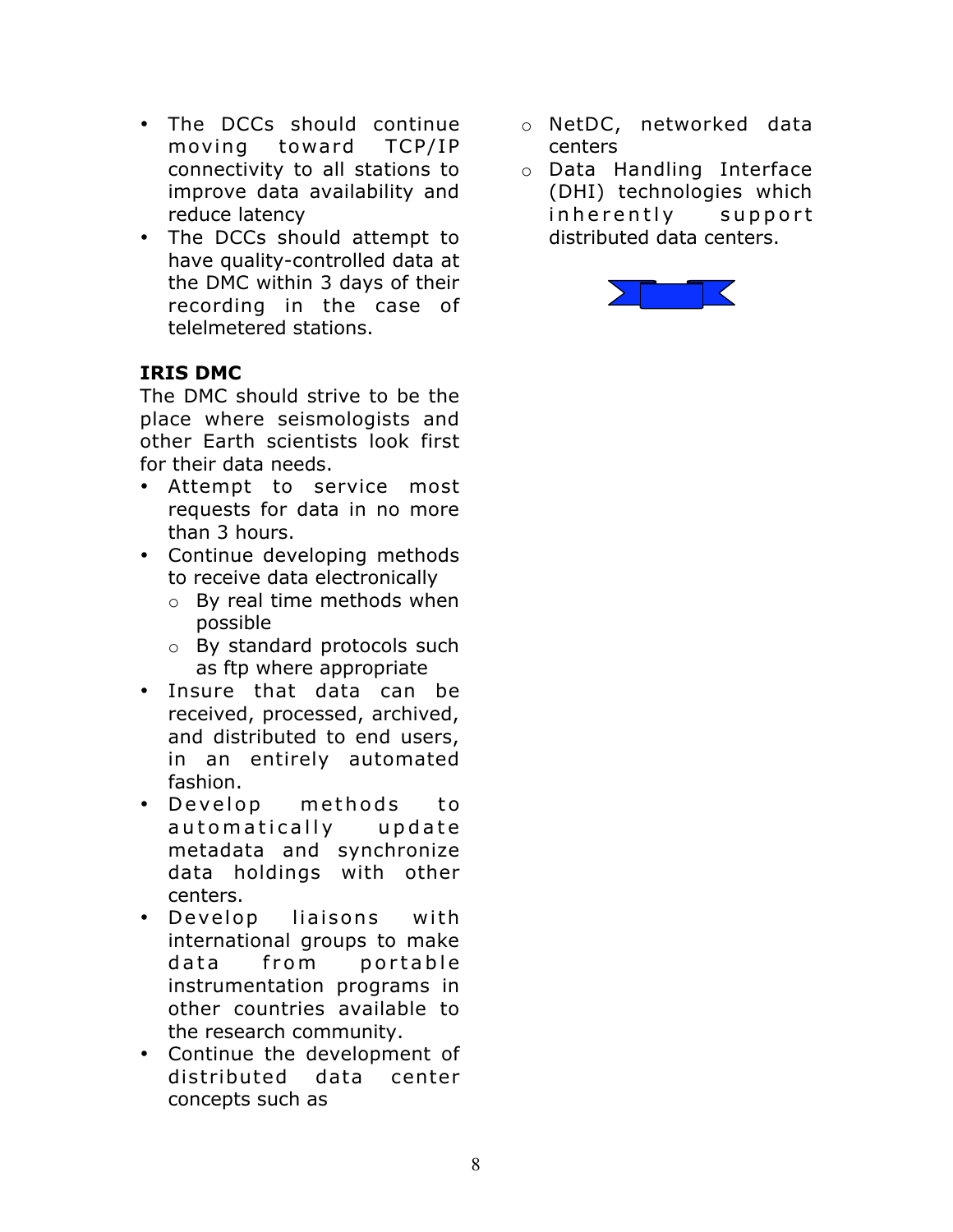#### **IV. Management and Operation: Goals and Objectives**

The DMS must retain its close links to the research community. The system of governance now in place is highly effective and we should not envision changes to this system. The DMSSC, COCOM and EXCOM insure that decisions that affect the DMS are well reviewed and done as part of a very open process, with policy decisions and priorities set by the oversight committees.

The largest costs in the DMS are those for staff. For this reason our goal is to maintain as small a staff as possible, while still meeting the community's expectations in terms of data availability and response time. We should do this by insuring that DMS information technology is highly efficient and scalable. It is our belief that software and computing technologies used by the DMC and DCCs should always be highly efficient rather than to add staff to resolve failures in the information technology being used.

The key to a successful DMS lies with the people that are involved in its operation. The staff at the DCCs is under the control of the USGS and UCSD. These groups remain responsive to the IRIS committee structure.

Staff at the IRIS DMC is IRIS employees. Close linkages are maintained with research faculty at the University of Washington. The IRIS DMS Program Manager does direct management of the IRIS DMC staff.

This system has proven to be effective and responsive to the desires of the IRIS advisory committees. We do not see a need for major changes in the structure at the IRIS DMC and the two DCCs. At all times, responsiveness to the recommendations made by the IRIS committee structure should be maintained.

Overall DMS program management is the responsibility of the IRIS DMS Program Manager. The Program Manager interacts on an as-needed basis with the two DCCs and many informal communication lines exist between DCC and DMC staff as needed.

One element of the effective management of the DMS program lies in the annual review process of all nodes of the DMS. Each year, all nodes must provide a response to a formal Request for Information that is then reviewed by the IRIS DMS Program Manager and the DMS Standing Committee. In the past this process has resulted in reduction of support for some nodes, a change in direction of other nodes and increased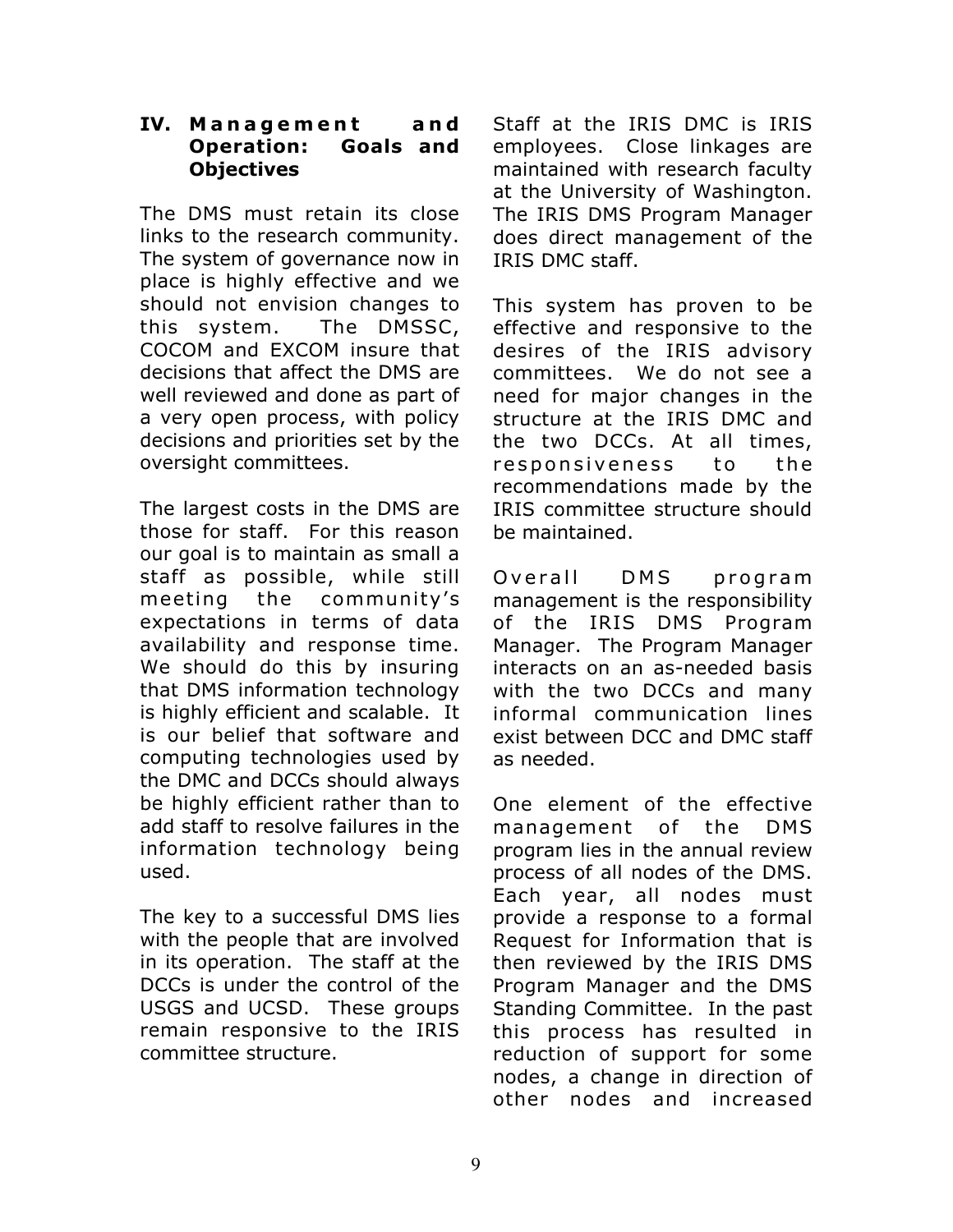activities at other locations. The annual procedure of DMS Node review is important and should continue.

Another important forum for coordinating the activities within the IRIS community is a meeting of the people involved in the dayto-day management of seismological data. The IRIS DMS sponsors a DMC-DCC meeting where key individuals from the IRIS DMC, ASL DCC, IDA DCC, PASSCAL PIC, and some US Regional networks meet to discuss issues of significance. This is an effective forum and should continue.

The DMS staff is encouraged to meet IRIS community members at opportunities such as the IRIS annual or AGU meetings.



#### **V. References**

Levander, Alan. 2001. "Data Management System, Self-Study Report 2000 – 2001". http://www.iris.washington.edu/about/ DMC/DMSSC/DMS\_SelfStudy.pdf

Minster, J.B. and Goff, R.C. 1986. "Strategies for the Design of a Data Management System". Science Horizons, Inc.

TASC Inc. "Design Study for the IRIS Data Management Center", 1987. The Analytical Sciences Corporation.

Simpson, D., Prescott, W. and Zoback, M. "Earthscope: Acquisition, Construction, Integration and Facility Management". 2003.

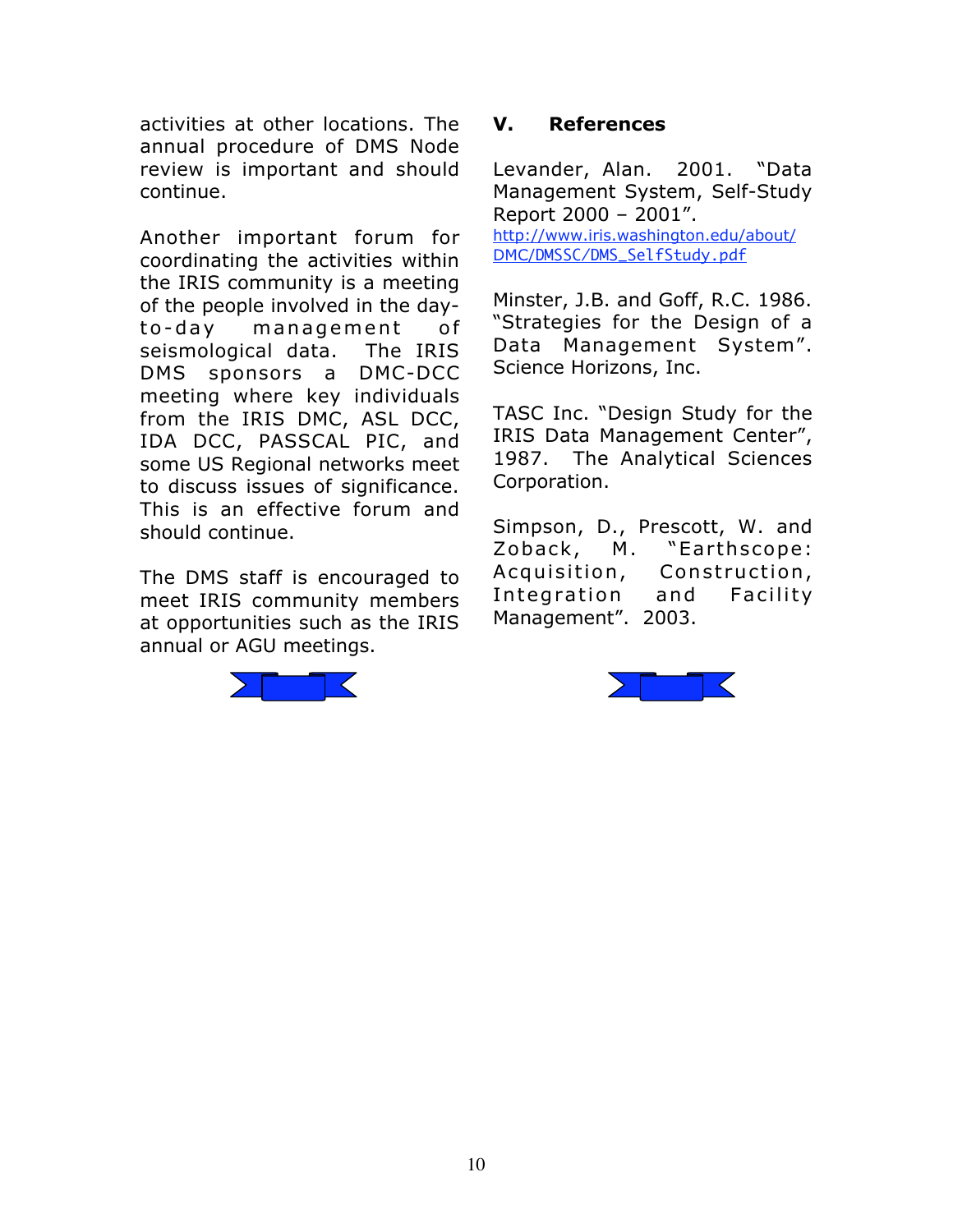#### **Appendix I. Organization Profile and History (September, 2003)**

IRIS was formed in 1984 by key institutions in the United States seismological community. While improving the community's ability to field and operate permanent and temporary seismic recording systems motivated the creators of IRIS, they identified the need to have a significant data management component within the structure of IRIS.

Two initial studies guided the development of the IRIS DMC. "Strategies for the Design of the IRIS Data Management Center" developed for IRIS by the Science Horizons Corporation (Minster and Goff, 1986) and the TASC report (TASC, 1987) identified several guiding principles for a successful DMC.

Initially the concept of a large, self-contained Data Management Center was pursued with the understanding that,

the task before it was formidable the budget for such a system would be greater than \$10,000,000 per annum existing technologies within the reach of the university community could not manage the envisioned amount of data.

Now, nearly 20 years after the formation of IRIS, most of the original goals of data management within IRIS have been met or exceeded. Data volumes exceed the earlier projections by more than an order of magnitude, use of the system as measured by individual requests for data exceed expectations by more than two orders of magnitude and data from hundreds of recording systems are available in seconds to a few tens of minutes after real time. This was accomplished for a variety of reasons, not least among them that the seismological community retained tight control of the overall direction of the Data Management System and yet allowed a professional staff to take advantage of technological advances, achieving greater efficiencies than were imagined.

The structure of data management within IRIS has changed from the original centralized system that was envisioned to a hybrid system that takes advantage of both centralized and distributed components. While the IRIS DMC is still the largest component of the IRIS Data Management System, roughly one third of the financial assets of the IRIS DMS are provided to facilities outside the DMC. In the case of the permanent data from the Global Seismic Network (GSN) program of IRIS, two Data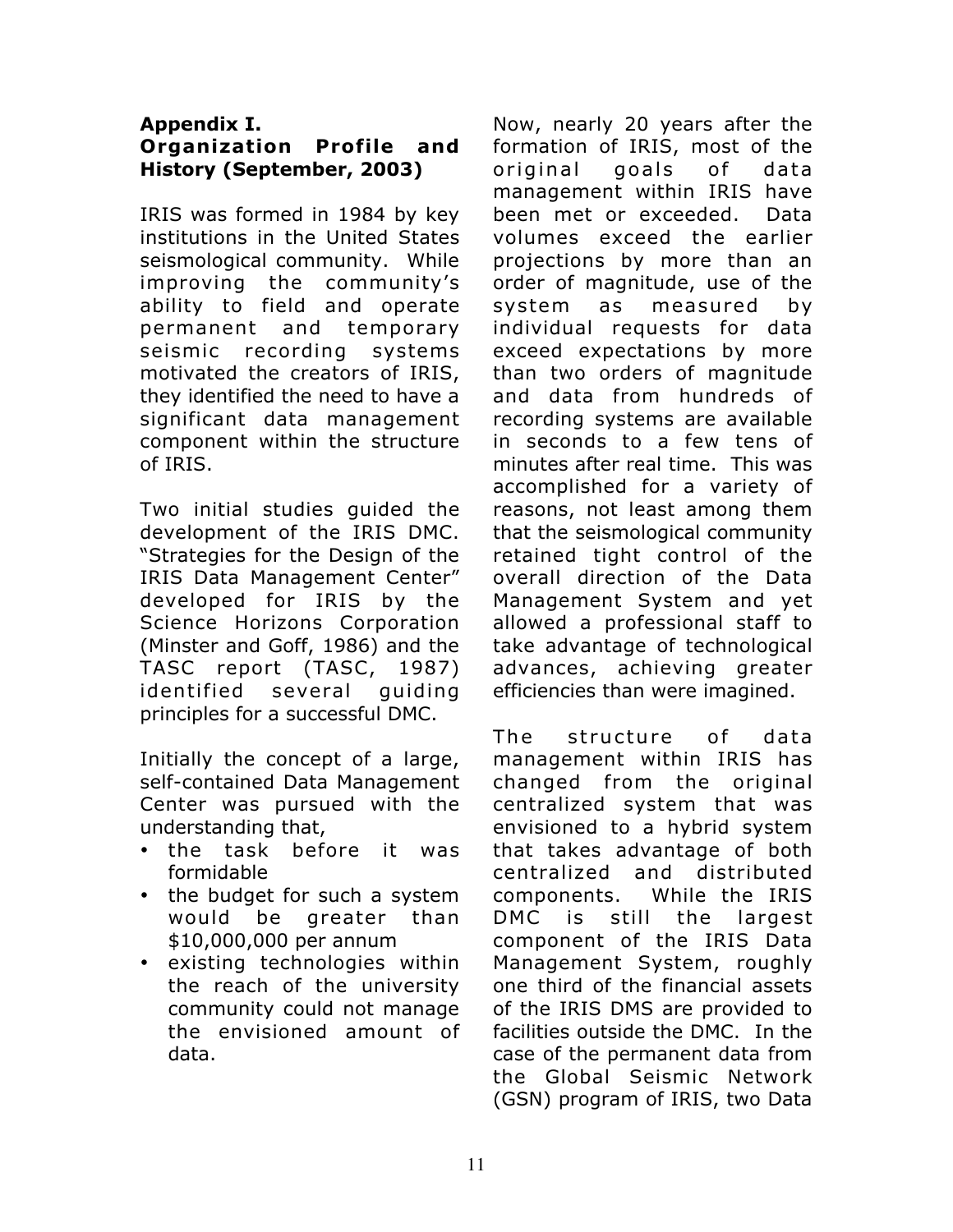Collection Centers (DCCs) are colocated with the Network Operations facilities in San Diego and in Albuquerque. This allows technical staff familiar with the details of the recording systems and their installation to be readily accessible to the technicians dealing with data and metadata issues. The three centers (IRIS DMC, ASL DCC and IDA DCC) form the heart of the IRIS DMS. The capabilities of these three centers are augmented via smaller and carefully monitored activities at US universities and in some cases, international data centers. Data quality assurance for data generated by the portable deployments of seismometers of the Program for Array Seismic Studies (PASSCAL) is funded directly by the IRIS PASSCAL program but strong and effective interfaces (people and computers) have been forged between the DMS and the PASSCAL programs.

The budget of the IRIS DMS was \$3.4 million in fiscal year 2003. The IRIS DMS also receives \$93 thousand per year to support activities within the Information Technology Research program of National Science Foundation (SCEC-ITR, 2001). We anticipate that the USArray component of Earthscope will also provide several hundred thousand dollars toward the activities at the IRIS DMC and the ASL DCC.

Historically the DMC has been able to augment its base funding through other sources. Notable among these include a Major Research Infrastructure (MRI) proposal to NSF for the replacement of the DMC mass storage system to a StorageTek Wolfcreek library in 1997, a Keck Foundation grant for \$100,000 in 1997 and equipment and service donations from SUN Microsystems and StorageTek were used as cost matching for the MRI grant responsible for the purchase of the StorageTek Wolfcreek system.

At the beginning of 2003, the staff of the IRIS DMC numbers 15, the ASL DCC has 8 staff and the IDA DCC has 3.5 staff. Staff at the IRIS DMC and IDA DCC is fully funded from annual support from the NSF to IRIS. Financial resources from the United States Geological Survey (USGS) are used to pay for the staff at the ASL DCC but most major equipment used in the data collection activities at the ASL DCC are funded through IRIS.

DMC staff is divided into three primary groups. The operations group consists of four people who are responsible for archiving data and servicing requests for data from the user community. The software engineering group consists of seven people whose responsibilities include the development and maintenance of all software used within the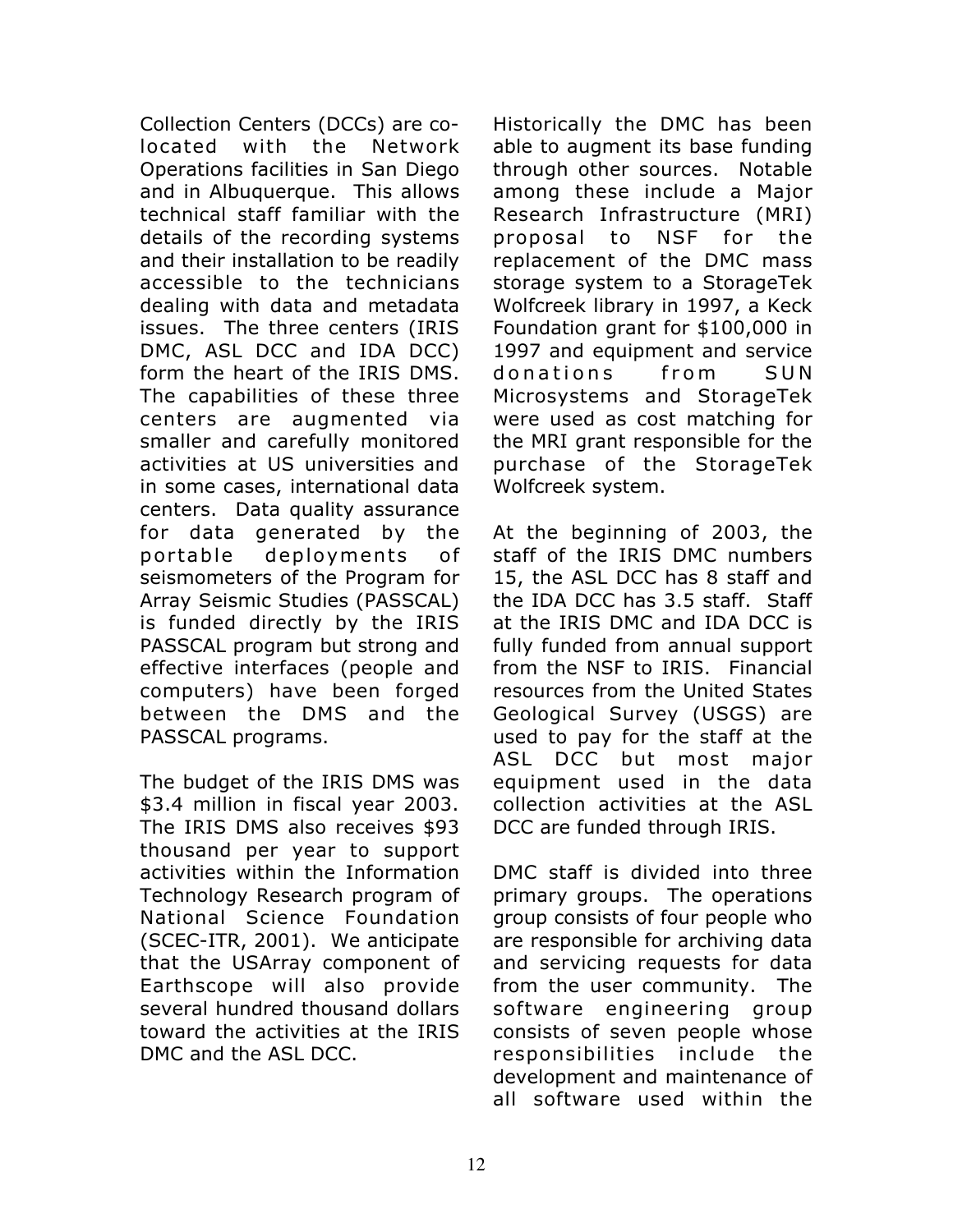routine operations of the DMC, development of new user access tools, and development of new methods of serving data to the research community. The software group possesses strong computing skills that include relational database management systems, object-oriented software development, and CORBA distributed computing techniques. The final group of four people includes the DMS Program Manager, the Web-master, the DMC Office Manager and the UNIX Systems administrator.



Figure 2. The Powderhorn Robot has room for 6000 tape cartridges with capacities up to 200 gigabytes each. As such the total capacity of this system can be more than 1 petabyte (1,000,000,000,000,000 bytes).

#### **A Brief History of Mass Storage at the DMC**

In 1988 an Interim DMC was established at the University of Texas, Austin. While at this center, the preliminary techniques for managing the data from the GSN were developed. While in Austin, the DMC used the mass storage capabilities at the Center for High Performance Computing. The system developed around SUN Microsystems servers and SUN workstations. More than 15 years later, the IRIS DMC, and the DCCs are still primarily SUN-based. In 1991 the DMC acquired its first mass storage system. A Metrum RSS-600 running AMASS software was capable of storing 6 terabytes of information. This system served the DMC very well for nearly 5 years. Unfortunately it was the primary storage system for 6 years. The technology required to read the media became nearly impossible to maintain. The DMC learned the importance of insuring that data are routinely transcribed to newer technology storage systems roughly every 4 years, which is consistent with practice at other major data centers such as NCAR. It is not the life of the media that proved important, it is the ability to support the recording devices that truly controls the viability of an archiving system. In 1997 the IRIS DMC acquired a StorageTek Wolfcreek robot with helical scan Redwood tape drives and capable of storing 50 terabytes of data. In 2001 the DMC upgraded its storage robot to a 6000-slot capable Powderhorn robot with T9940 tape drives. This system was capable of storing 360 terabytes of data. As the technology in tape drives evolved